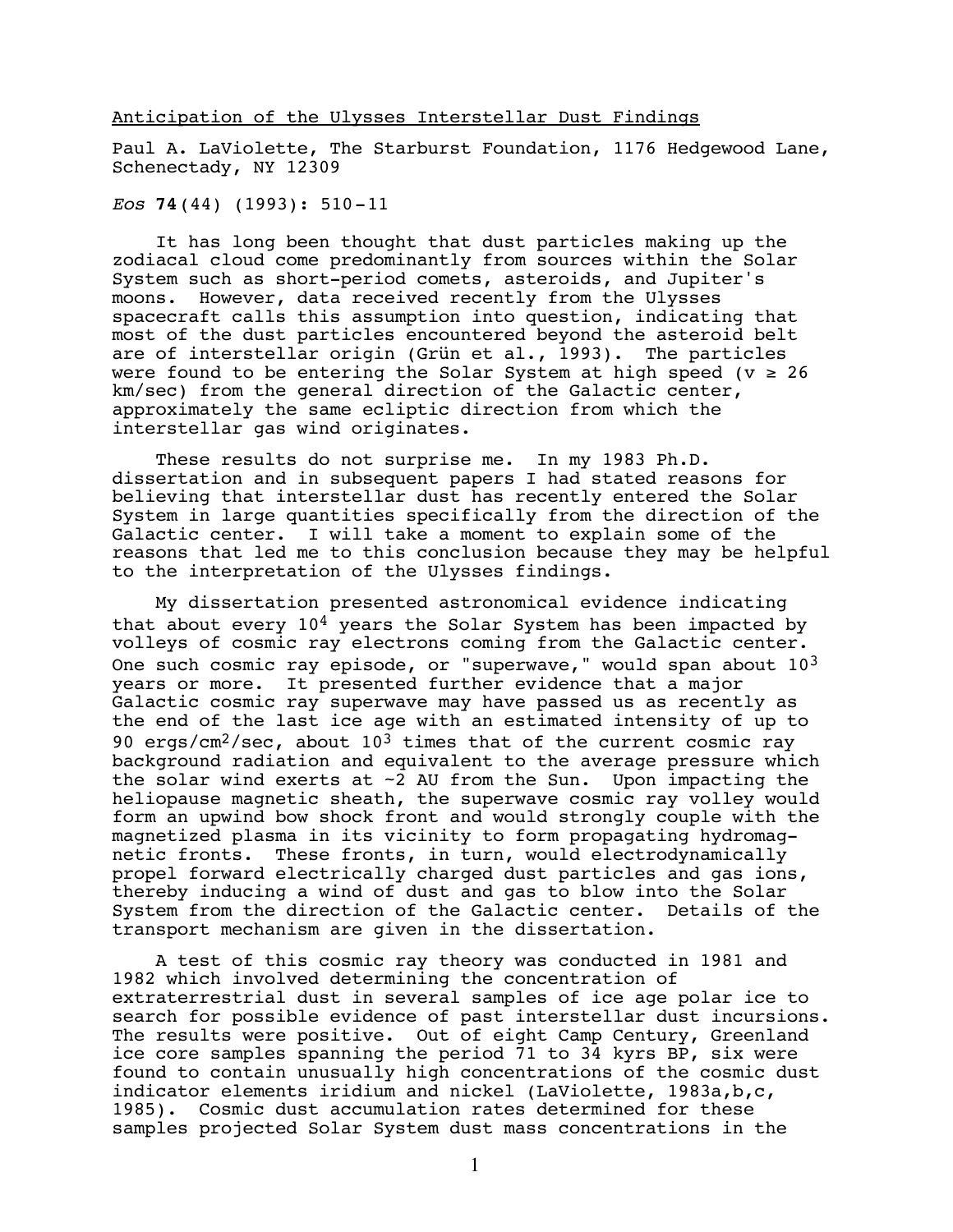Earth's vicinity that in some cases were more than two orders of magnitude higher than present concentrations.

Asteroid or meteorite impacts may be ruled out as a likely source of the dust because of the high frequency of the events in the ice record, the prolonged duration of the influx (up to  $10^2$  yrs in individual ice samples), and because of the lack of high concentrations of cosmic spherules resulting from boloid ablation. Moreover, dust samples having high Ir and Ni concentrations were also found to have anomalously high concentrations of heavy metals such as Ag, Au, Sn, and Sb, indicating that the cosmic dust component was compositionally different from meteorites and from cosmic dust presently found in the Earth's vicinity (LaViolette, 1983a,c, 1987b). In fact, a sample dated at around 44.4 kyrs B.P. which exhibited the highest Ir and Ni concentrations, was found to be composed predominantly of Sn which contained anomalies in the ratios of four of its isotopes, an indication of extraterrestrial origin. So, these polar ice findings led me to conclude that compositionally anomalous interstellar dust had entered the Solar System in relatively recent geological time.

The Ulysses project's detection of a Galactic center interstellar dust radiant was further anticipated in a 1987 paper in Earth, Moon, and Planets in which I cited IRAS (Infrared Astronomy Satellite) observations of the zodiacal dust cloud as additional evidence supporting the theory that large quantities of interstellar dust may have recently entered the Solar System. The IRAS data showed that the orbital plane of the outer zodiacal dust cloud is tilted 3° with respect to the ecliptic with nodes positioned at ecliptic longitudes 87° and 267° (see Figure 1). Recognizing that this nodal axis is aligned within a few degrees of ecliptic longitude 265.5°, the point where the ecliptic makes its closest approach to the Galactic center, I noted that such an alignment is consistent with dust having entered the zodiacal cloud from outside the Solar System from an ecliptic direction lying toward the Galactic center. The Ulysses observations appear to substantiate this earlier conclusion.

Interestingly, the interstellar hydrogen wind radiant reported by Fahr falls close to this same ecliptic position at longitude 265 ± 5°, although the helium wind radiant deviates from this position by about 15°. I have suggested that this gas influx, like the zodiacal dust influx, may be a residual of a more intense inflow that occurred during the last ice age (LaViolette, 1983a, 1987a).

In the absence of the above evidence, some might be inclined to surmise that the interstellar dust discovered by Ulysses, originally approached the Solar System from the direction of Hercules, opposite to the Sun's movement through the interstellar medium, and that it had subsequently become deflected by some 60° to its present Galactic center radiant as a result of solar magnetic field interactions. Such an interpretation would attach no particular significance to the Ulysses observation that the dust is currently passing through the Solar System from the Galactic center direction. However, evidence pointing to the prolonged entry of interstellar dust and gas from a Galacticcenter/ecliptic direction, compels us to conclude that it is no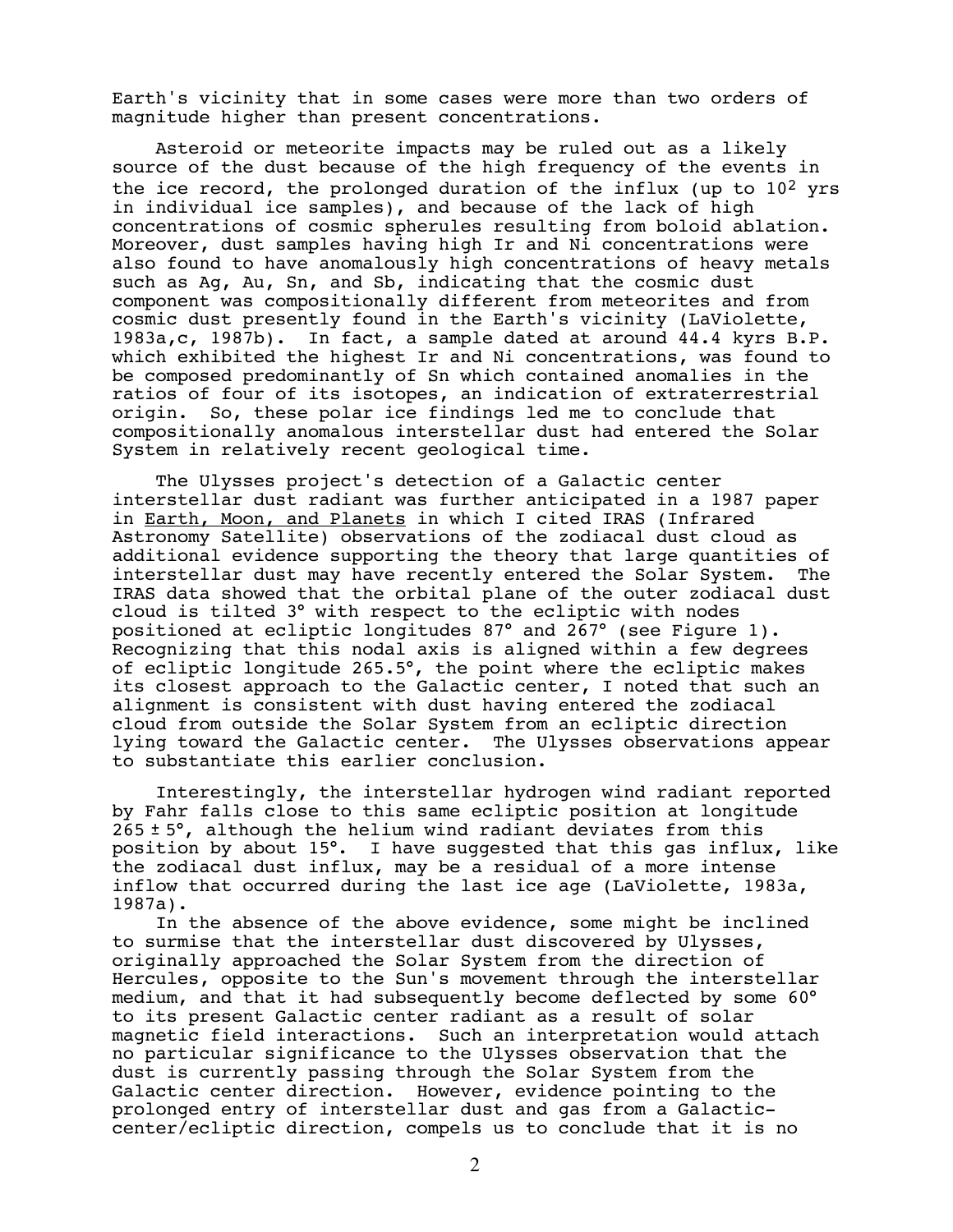

Figure 1. Sky map of the Scorpius region showing: a) the location of the zodiac dust cloud's descending node determined from IRAS data, and b) the direction from which the interstellar hydrogen wind enters the Solar System. GC marks the location of the Galactic center.

mere coincidence that Ulysses has observed dust coming from this particular heading and that some other agent is responsible for directing the dust on its present course. I would suggest that the dust originates from a circumsolar dust sheath that is concentrated toward the plane of the ecliptic in a fashion similar to the disk girdling the star Beta Pictoris and that is co-moving with the Sun. Infrared observations confirm the existence of dust sheaths around other stars in the solar neighborhood, leading to the conclusion that our Solar System is similarly shrouded. I would further suggest that the dust obtained its present momentum relative to the Solar System from hydromagnetic fronts periodically driven by superwave cosmic ray volleys arriving from the Galactic center, and that its trajectory has not been appreciably altered by solar magnetic effects.

Unlike the cometary dust particles that presently populate the inner Solar System and whose mass distribution peaks at a particle diameter of around 300 µm, the interstellar dust particles presently entering the Solar System are observed to have masses which place them in the photoactive submicron size range  $(0.1 - 1 \mu m)$ .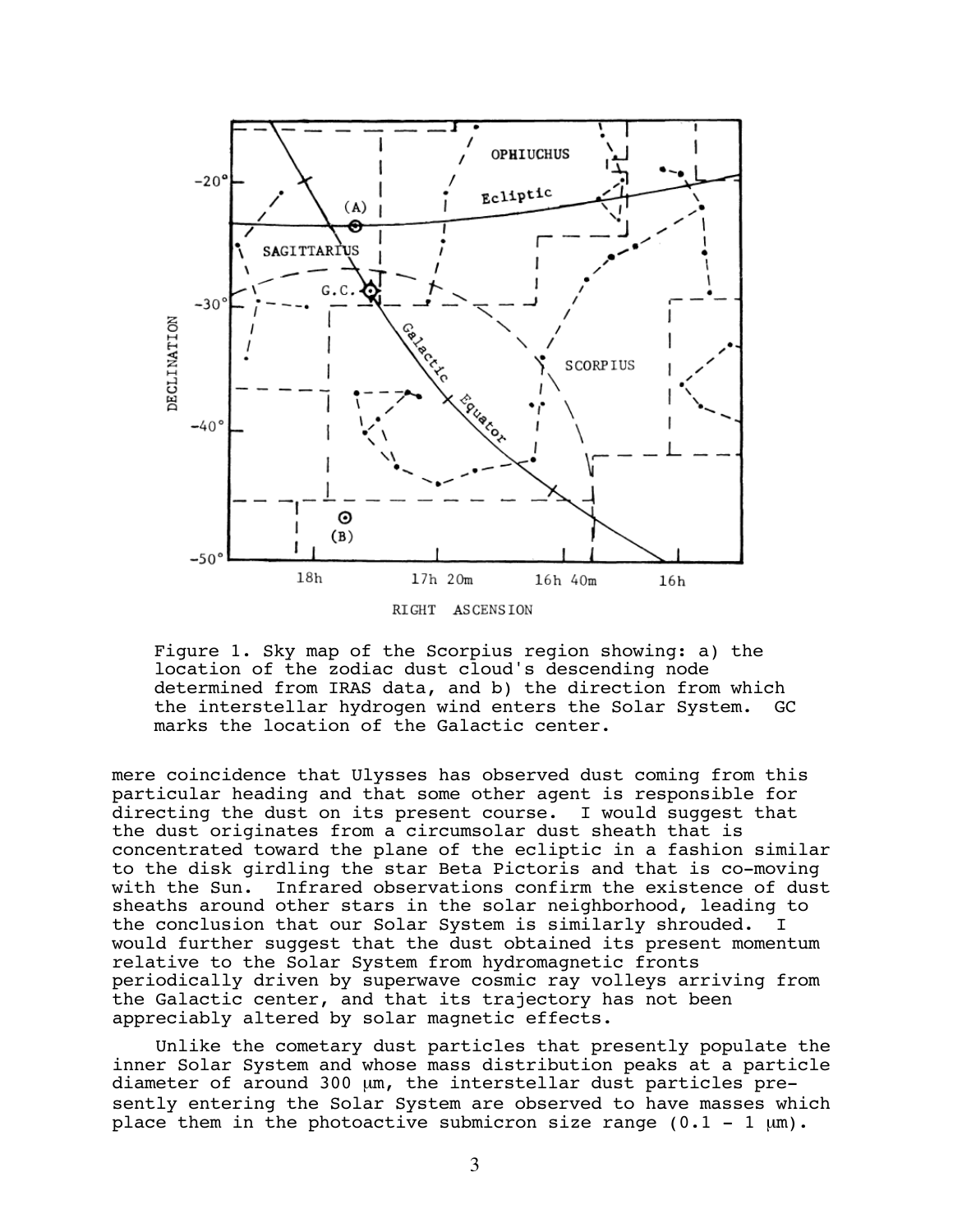If large quantities of this same population of interstellar dust had flooded the inner Solar System during the last ice age and had increased the local dust mass concentration by just one hundred fold, the number concentration of photoactive submicron particles would have risen by over  $10^6$  fold producing optical depths sufficiently high to have had a substantial impact on the Earth's climate.

Lately there has been increased concern about the ultimate cause of abrupt climate change, particularly following the announcement of the recent Greenland Summit GRIP ice core findings which call attention to the uniqueness of the present interglacial and show that the Earth has not experienced a similarly long period of undisturbed warmth for over 250,000 years. Interestingly, the present interglacial also happens to be one of the few extended periods during which there have been no large increases in the rate of atmospheric  $10$ Be production, an indirect indication that the Galactic cosmic ray background intensity has maintained a relatively constant lull during the Holocene. The recent discovery of the ongoing influx of photoactive interstellar dust particles should warn us that the Earth's climate may be quite vulnerable to events occurring in the Sun's immediate interstellar environment and that answers to the cause of abrupt changes in climate in the past may lie out in space, rather than on Earth.

Hopefully, future experiments carried out in the outer regions of the Solar System will provide much tighter direction and magnitude parameters for the cosmic dust influx than those Ulysses has provided. Meanwhile the Cassini spacecraft, due to be launched in 1997, will carry equipment capable of analyzing the compositions of individual dust particles it encounters. It would be interesting to see whether it finds that interstellar dust beyond the asteroid belt is enriched in heavy metals like the dust found in some ice age polar ice samples.

## Bibliography

- Anklin, M., et al. Climate instability during the last interglacial period recorded in the GRIP ice core. Nature, 364, 1993, 203-207.
- Aumann, H. H., Spectral class distribution of circumstellar material in main-sequence stars. Astronom. J., 96, 1988, 1415- 1419.
- Fahr, H. J., The extraterrestrial UV-background and the nearby interstellar medium. Space Sci Rev, 15, 1974, 483.
- Grün, E. et al., Discovery of Jovian dust streams and interstellar grains by the Ulysses spacecraft. Nature, 362, 1993, 428-430.
- Hauser, M. G. et al. IRAS observations of the diffuse infrared background. Astrophys.J., 278, 1984, L15.
- LaViolette, P. A. Galactic explosions, cosmic dust invasions, and climatic change. Ph.D. dissertation, Portland State University, 1983a.